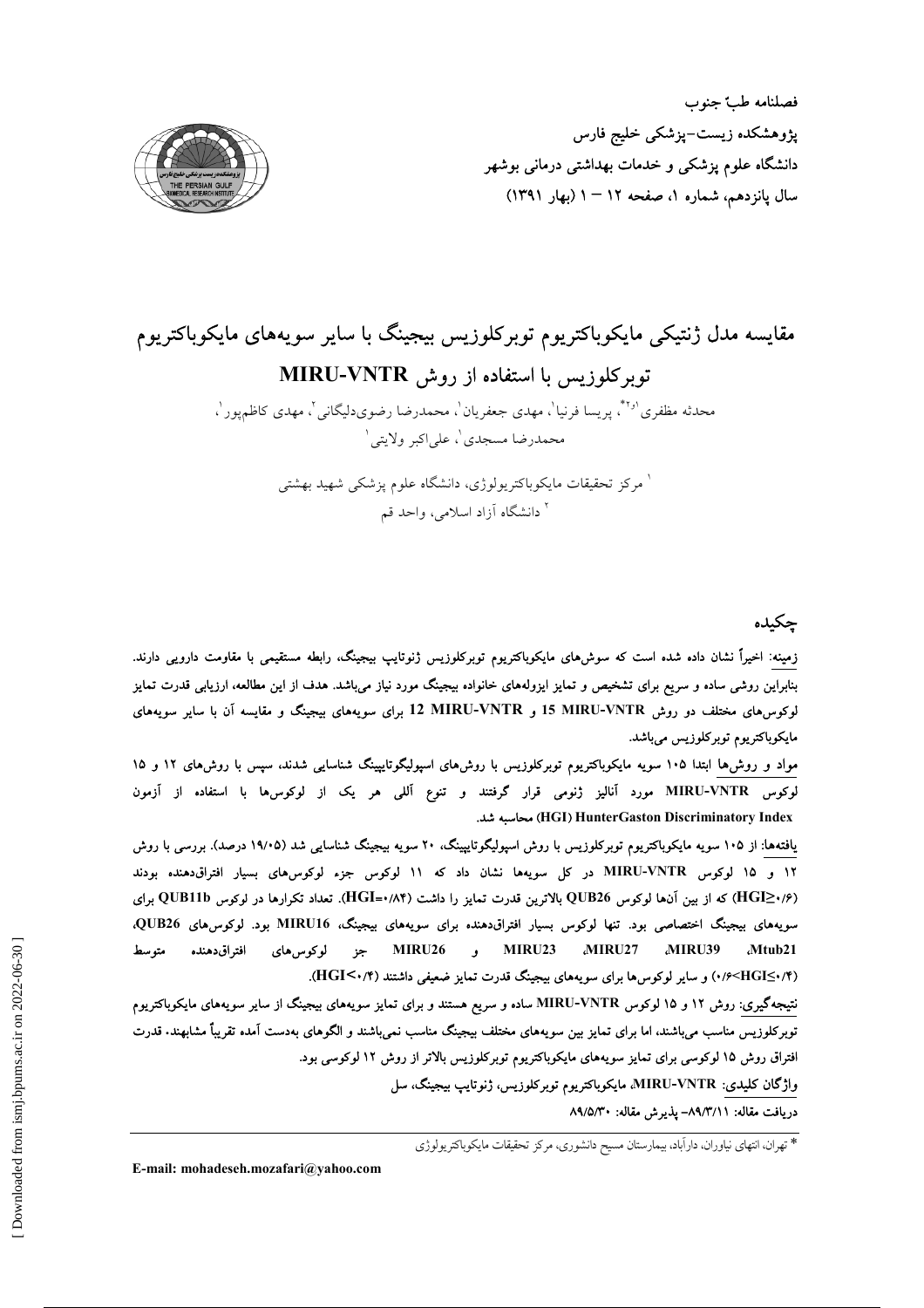#### مقدمه

گستر ده واكسيناسيون با د وجود Mycobacterium bovis BCG و داروهای ضدسل، بیماری سل همچنان یکی از عوامل اصلی کشنده در بین بیماریهای عفونی محسوب می شود که سالانه حدود ۸ میلیون بیماری و ۲ تا ۳ میلیون مرگ را سبب می شود (۱).

یک گروه از سوشهای مایکوباکتریوم توبرکلوزیس، ژنوتایپ بیجینگ میباشد که در ارتباط با اییدمی های مختلفی در سراسر دنیا در بين جوامع مختلف بوده است. ژنوتايپ بيجينگ اولین بار بین سالهای ۱۹۹۲ تا ۱۹۹۴ با استفاده از روش IS6110-RFLP و اسپوليگوتايپينگ از سویههای بهدست آمده از منطقه یکن چین شناسایی شد و علت نامگذاری این خانواده تحت عنوان "بيجينگ"، اين است كه بالاترين تراكم آن در منطقه یکن دیده شده است. برآورد شده که بیش از یک چهارم موارد سل در جهان بهوسیله این ژنو تایپ ایجاد میشود. این سویهها به علت ارتباط با مقاومت چند دارویی و همچنین توانایی تكثير سريع داخل ماكروفاژهاى انسان، توجهات زیادی را به خود معطوف ساختهاند.

انتشار جهانی این سویهها برنامههای کنترل سل را در سراسر دنیا تهدید میکند. بنابراین روشی ساده و سریع برای تشخیص و تمایز ایزولههای خانواده بیجینگ در مناطقی که سل همهگیر است مورد نیاز می باشد.

در اکثر مطالعات انجام شده در ایران درصد بیشتری از سویههای بیجینگ، بیماران افغانی بودند. احتمال می رود این امر به علت مهاجرت افراد از اتحادیه شوروی سابق به اروپا از طریق مرز افغانستان باشد که منجر به انتشار و شیوع

سویههای بیجینگ مقاوم به دارو در افغانستان شده است (۵-۲).

بهعلت نهفته بودن عفونت مايكوباكتريوم توبرکلوزیس، روشهای ایپدمیولوژی کلاسیک نمی تواند شیوع بیماری را مشخص کند. انگشتنگاری DNA ایزولههای مایکوباکتریوم توبركلوزيس ابزار قدرتمندي براي مطالعه اپیدمیولوژی مولکولی سل است (۶). بنابراین امروزه از روشهای مبتنی بر PCR مانند اسیولیگوتایپینگ و MIRU-VNTR برای تمایز گونەھاي مايكوباكتريوم توبركلوزيس كمپلكس استفاده میشود. اسپولیگوتایپینگ بر اساس پلی مرفیسم لوکوس DRٰ در ژنوم مایکوباکتریوم توبرکلوزیس کمپلکس (۳۶ جفتباز) که به یک یا دو توالی فاصلهانداز غیرتکراری (۳۵ تا ۴۱ جفتباز) متصل است، می باشد (۷).

تعداد و توالي نوكلئوتيدي مناطق فاصلهانداز در هر گونه اختصاصی و منحصر به فرد است. بررسی نقاط فاصلهانداز در تكنيك اسيوليگوتاييينگ بهواسطه پرایمرهای اختصاصی متصل به غشای نیتروسلولوزی صورت میگیرد. طرح هیبریداسیون نشان می دهد، کدام الگوی نقاط فاصلهانداز در كدام سويه وجود دارد. اين روش را اصطلاحاً اسپولیگوتایپینگ<sup>۲</sup> یا بهعبارت<sub>ی</sub> الگوبرداری نقاط فاصلهانداز مى گويند (٨).

در سال ۲۰۰۱ یک روش ژنوتایپینگ بر اساس توالی های تکراری تصادفی VNTR"، با استفاده از واحدهاى تكرارى پراكنده مايكوباكتريايي

Direct Repeat

Spacer Oligotyping

<sup>&</sup>lt;sup>3</sup> Variable Number of Tandem Repeats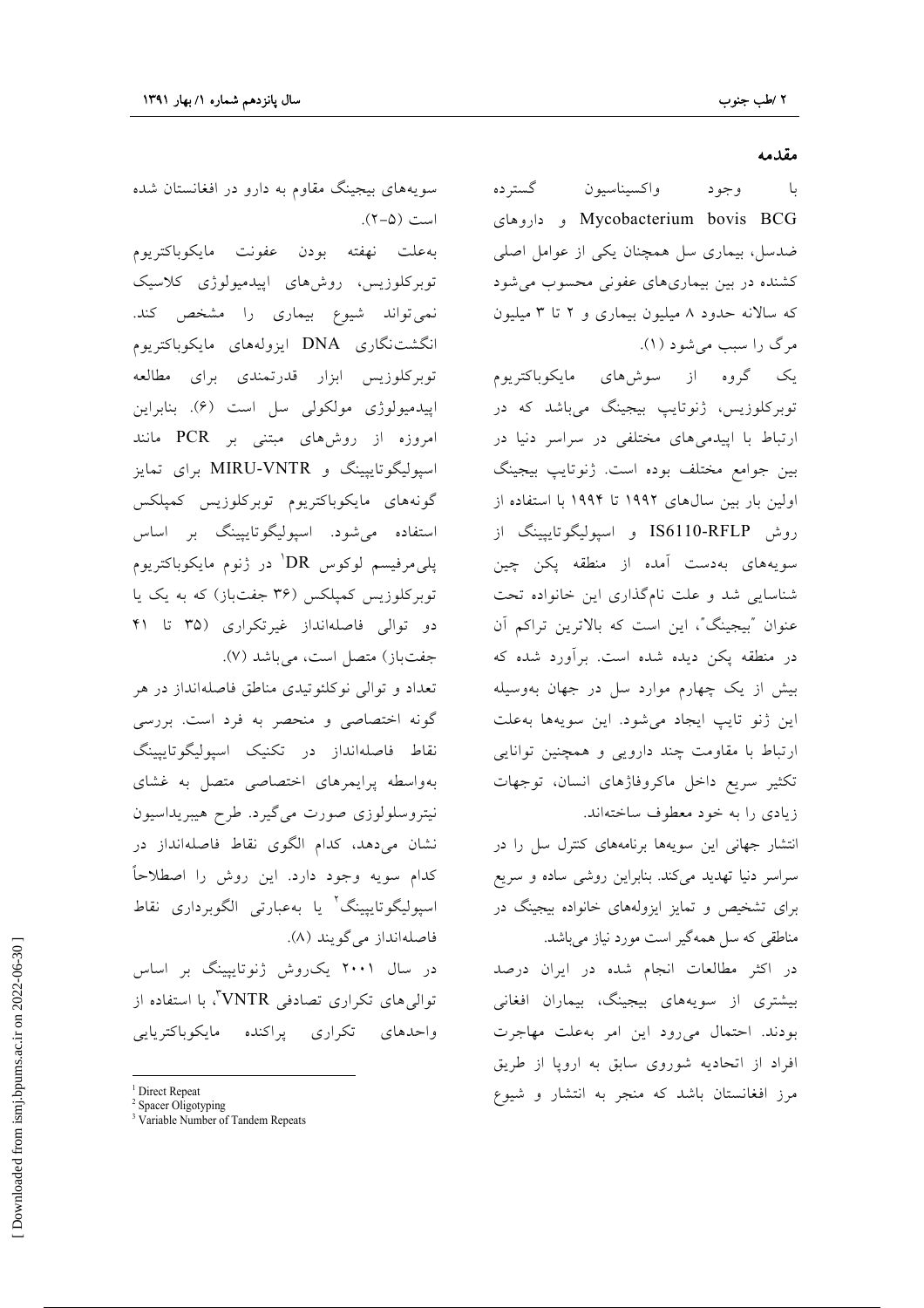(MIRU)<sup>،</sup> ابداع شد (۹). این روش بر مبنای PCR است و تعداد تکرارهای هر لوکوس، بر اساس اندازه محصول PCR محاسبه میگردد. امروزه از سه روش ١٢ لوكوس MIRU-VNTR. ۱۵ لوکوس MIRU-VNTR و ۲۴ لوکوس MIRU-VNTR بهطور گستردهای استفاده می شود. در روش ۱۲ لوکوسی، لوکوس هایی که بررسی می شوند عبارتند از MIRU4 .MIRU2. ,MIRU23 ,MIRU20 ,MIRU16 ,MIRU10 MIRU31 .MIRU27 .MIRU26 .MIRU24 MIRU39 و MIRU40. در سال ۲۰۰۶، Supply و همکاران مجموعه بزرگتری از ۲۴ لوکوس MIRU-VNTR با زير مجموعهاي از ۱۵ لوكوس بسیار افتراق دهنده پیشنهاد کردند. این ۱۵ لوکوس حاوى ۶ عدد از ١٢ لوكوس سابق بهاضافه ٩ لوكوس جديد (شامل Mtub). ETR ،QUB است. لوکوس های VNTR اضافه در هر دو روش ۱۵ و ۲۴ لوکوسی، باعث افزایش قدرت تمایز نسبت به روش ۱۲ لوکوسی شدهاند (۱۰). به دلیل اهمیت سویههای بیجینگ و رابطه آنها با

مقاومت دارویی، در این مطالعه قدرت مجموعه لوكوس هاى روش ١٥ لوكوس MIRU-VNTR و ۱۲ لوکوس MIRU-VNTR در تمایز سویههای بیجینگ و دیگر سویههای مایکوباکتریوم توبركلوزيس بررسي شده است.

مواد و روش2ار

**سویهها: ۱۰۵** سویه مایکوباکتریوم توبرکلوزیس جدا شده از بیماران سل ریوی در مرکز تحقیقات مایکوباکتریولوژی، آزمایشگاه رفرانس سل کشوری

(بیمارستان مسیح دانشوری) از نظر الگوی MIRU-VNTR بررسي شدند. جداسازي اوليه سویههای مایکوباکتریوم توبرکلوزیس با روش پتروف ۴ درصد و با استفاده از محیط Lowenstein Jensen (L.J) انجام شد و برای شناسایی سویهها از تستهای بیوشیمیایی، از قبیل تستهای نیاسین، فعالیت کاتالاز، احیاء نیترات استفاده شد. حساسیت دارویی در برابر ایزونیازید (۰/۲ میکروگرم بر میلی لیتر)، ریفامپین (۴۰ میکروگرم بر میلی[یتر)، استریتومایسین (۱۰ میکروگرم بر میلی لیتر) و اتامبوتول (۲ میکروگرم بر میلی لیتر) بهروش تناسبی انجام شد و سویهها به سه گروه حساس، MDR° و Non-MDR تقسیمبندی شدند. استخراج DNA با استفاده از روش استاندارد Cetyl-Trimethyl (١١). (CTAB) Ammonium Bromide) انجام شد (١١).

استفاده پرايمرهاي از با اسيوليگوتاييينگ: , DRa:5'GTT TTT GGG TCT GAC GAC3' DRb:5'CCG AGA GGG GGA AAC3' اسپولیگوتاییینگ انجام شد (۱۲) و ژنوتایپهای مختلف مايكوباكتريوم توبركلوزيس شناسايي شدند. الگوهاي استفاده از سايت اسيو ليگو تاپيينگ  $\mathsf L$ MIRU-VNTRplus بررسی شدند.

تايبينگ MIRU-VNTR: واكنش PCR با استفاده از پرایمرهای مربوطه انجام شد (جدول ۱). برنامه PCR برای تمامی لوکوس های Mtub ،MIRU و QUB به این صورت بود: ۹۴°C بهمدت ۵ دقیقه، ۳۵ سیکل (شامل <sup>0</sup>C ۹۴ بهمدت یک دقیقه، ۵۳-۶۷°C بهمدت یک دقیقه و ۷۲° به مدت یک  $\lambda$ ۰ دقیقه و سر ثانیه) و در نهایت ۷۲°C بهمدت

<sup>&</sup>lt;sup>4</sup> Mycobacterial Iinterspersed Repetitive Units

<sup>&</sup>lt;sup>5</sup> Multi-Drug Resistance

 $6$  www.miru-vntrplus.org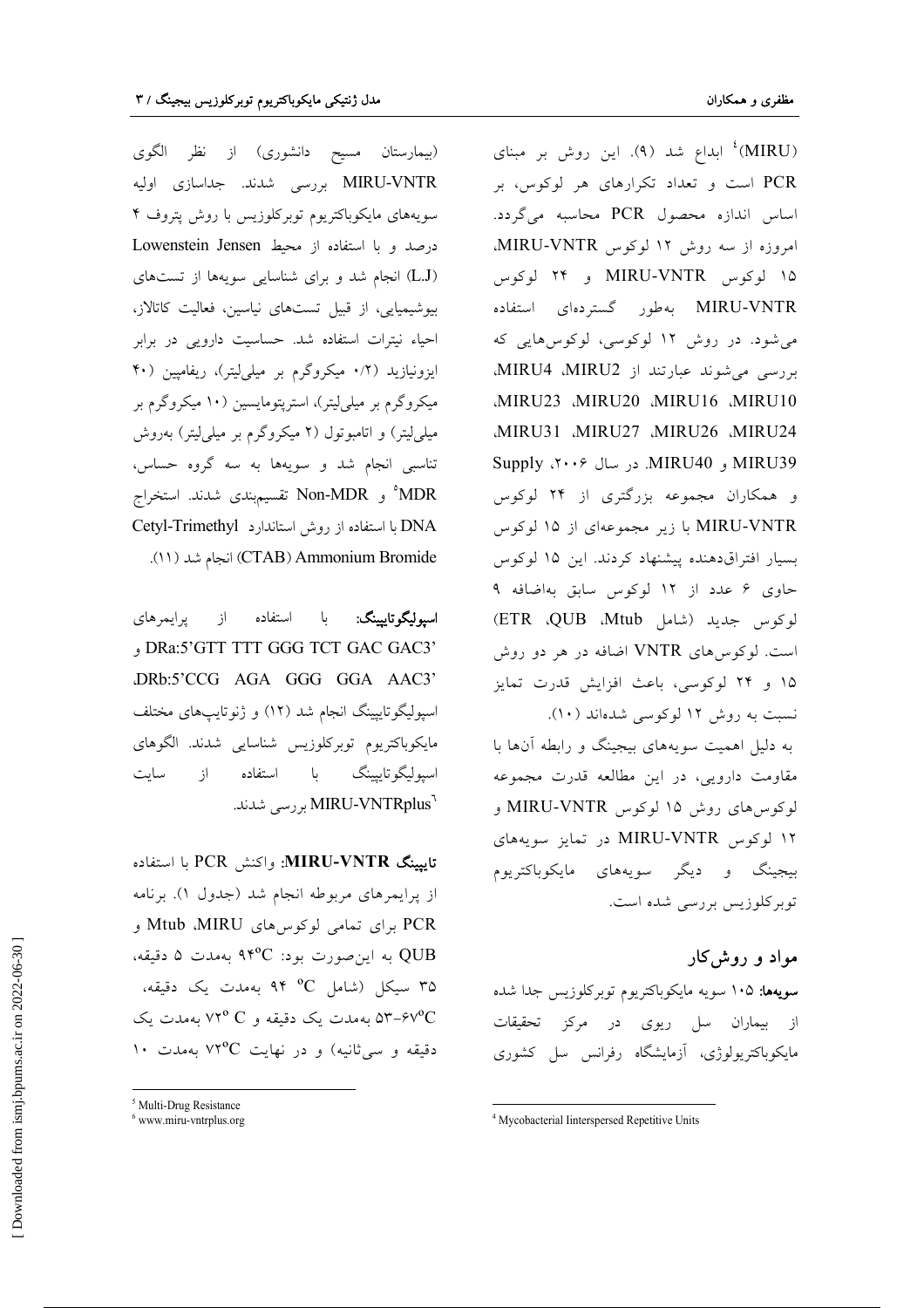دقیقه. برای لوکوسهای ETRA و ETRC برنامه PCR به این صورت بود: ۹۴°C بهمدت ۵ دقیقه،  $60^{\circ}$ C سیکل (شامل ۹۴°C بهمدت سی ثانیه، ۳۰ برای ETRA و یا ۵۹/۵°C برای ETRC بهمدت سی ثانیه، ۷۲°C بهمدت چهل ثانیه) و در نهایت ۷۲°C بهمدت ۱۰ دقیقه. محصولات PCR بر روی ژل آگارز ۱ درصد الکتروفورز شدند.

## تعيين پروفايل آللي MIRU-VNTR:

با استفاده از روش استاندارد، تعداد توالیهای تکرار شونده برای هر سویه از طریق اندازهگیری محصولات PCR برروی ژل مشخص شد. در روش ۱۵ لوکوس MIRU-VNTR، تعداد تكرارها براي هر لوكوس

| بهصورت کد ۱۵ رقمی است و ترتیب آن براساس                        |                                 |
|----------------------------------------------------------------|---------------------------------|
| شماره لوكوس VNTR بهاين ترتيب بيان مى شود (از                   |                                 |
| راست به چپ) Mtub.۴(۴۲۴) (ETRC(۵۷۷                              |                                 |
| MIRUI.(909) MIRUI.(A.T) MIRUI(0A.)                             |                                 |
| Mtub 1 (1900)                                                  | MIRUIS(ISTT)                    |
| ETRA(Y S0)                                                     | QUB11b(197)                     |
| $MIRU$ $\mathcal{V}$ $\mathcal{V}$ $\mathcal{V}$ $\mathcal{V}$ | $Mtubr\cdot(Yf\cdot Y)$         |
| Mtubra(rsq.)                                                   | MIRU٣١ (٣١٩٢)                   |
| QUB۲۶(۴۰۵۲) (QUB۴۱۵۶(۴۱۵۶ برای مثال                            |                                 |
| پروفایل آللی ۱۵ لوکوس MIRU-VNTR برای سویه                      |                                 |
|                                                                | استاندارد H37Rv بهاین صورت است: |

| Mtub<br>04                                                                        | <b>ETRC</b>         | MIRU<br>4           | MIRU<br>40          | MIRU<br>10   | MIRU<br>16          | Mtub<br>21          | QUB<br>11 <sub>b</sub> | <b>ETRA</b>                      | Mtub<br>30          | MIRU<br>26  | MIRU<br>31                              | Mtub<br>39         | <b>OUB</b><br>26   | QUB<br>4156        |
|-----------------------------------------------------------------------------------|---------------------|---------------------|---------------------|--------------|---------------------|---------------------|------------------------|----------------------------------|---------------------|-------------|-----------------------------------------|--------------------|--------------------|--------------------|
| <b>VNTR</b><br>4156                                                               | <b>VNTR</b><br>4052 | <b>VNTR</b><br>3690 | <b>VNTR</b><br>3192 | VNTR<br>2995 | <b>VNTR</b><br>2401 | <b>VNTR</b><br>2165 | <b>VNTR</b><br>2163b   | <b>VNTR</b><br>1955              | <b>VNTR</b><br>1644 | VNTR<br>959 | VNTR<br>802                             | <b>VNTR</b><br>580 | <b>VNTR</b><br>577 | <b>VNTR</b><br>424 |
|                                                                                   | $\Delta$            | Δ                   | $\mathbf{r}$        | $\mathbf{r}$ | $\mathbf{r}$        | $\mathbf{r}$        | ۵                      | $\mathsf{r}$                     | $\mathsf{r}$        | ٣           |                                         | $\mathcal{D}$      | ۴                  | ۲                  |
| است. پروفایل آللی ۱۲ لوکوس MIRU-VNTR<br>برای سویه استاندارد H37Rv بهاین صورت است: |                     |                     |                     |              |                     |                     |                        | در روش ١٢ لوكوس MIRU-VNTR، تعداد |                     |             | تکرارها برای هر لوکوس بهصورت کد ۱۲ رقمی |                    |                    |                    |

| MIRU <sub>2</sub> | MIRU4       | MIRU10      | MIRU16       | MIRU20       | MIRU23       | MIRU24       | MIRU26       | MIRU27              | MIRU31       | MIRU39       | MIRU40      |
|-------------------|-------------|-------------|--------------|--------------|--------------|--------------|--------------|---------------------|--------------|--------------|-------------|
| VNTR<br>154       | VNTR<br>580 | VNTR<br>959 | VNTR<br>.644 | VNTR<br>2059 | VNTR<br>2531 | VNTR<br>2387 | VNTR<br>2996 | <b>VNTR</b><br>3006 | VNTR<br>3192 | VNTR<br>4348 | VNTR<br>802 |
|                   |             |             |              |              |              |              |              |                     |              |              |             |

**آنالیز آماری:** آزمون HGI <sup>۷</sup> برای تنوع آلل<sub>ی</sub> هر یک از یرایمرها استفاده شد.  $D = 1 - \left[ \frac{1}{N(N-1)} \sum_{i=1}^{s} n j_{i}(nj-1) \right]$ 

در این فرمول D شاخص عددی افتراق، N مجموع سویههای موجود در روش تایپینگ مورد استفاده، S

تعداد کل متفاوت سویهها و nj تعداد سویههای متعلق به تيپ j ميباشد (١٣). فرمول با استفاده از نرمافزار Direct Stats محاسبه شد. چنانچه HGI $\geq$ ۰/۶ باشد، لوكوس مربوطه بسيار افتراق دهنده است، و اگر رابطه ۰/۶<HGI≤۰/۴ برقرار باشد، لوکوس مورد نظر افتراق دهنده متوسط و اگر HGI<۰/۴ باشد لوکوس موردنظر افتراقدهنده ضعيفي است.

<sup>&</sup>lt;sup>7</sup> Hunter-Gaston discriminatory Index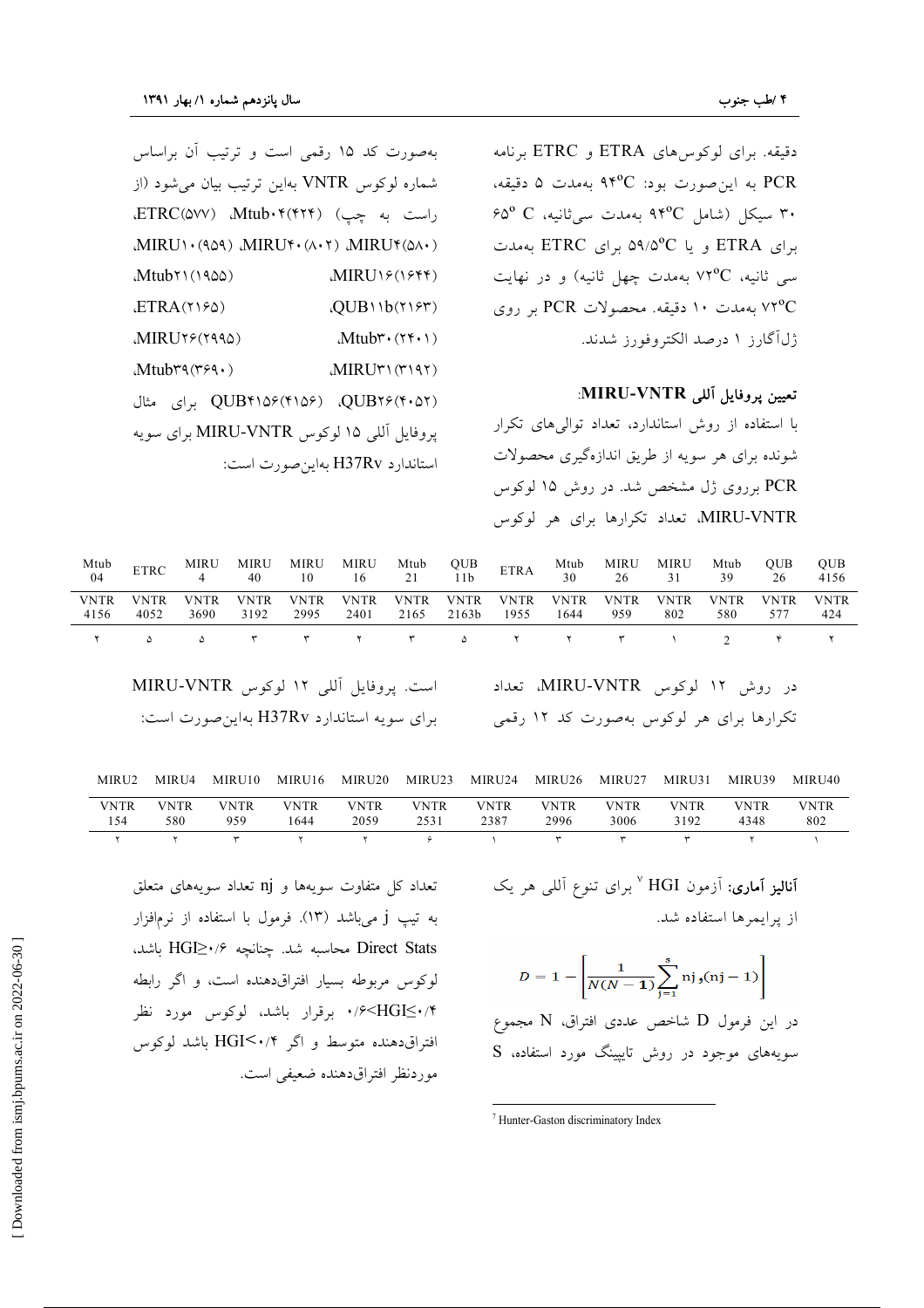| نام لوكوس              |                                                               | تعداد تكرارها و اندازه             | طول قطعه در سویه                    |
|------------------------|---------------------------------------------------------------|------------------------------------|-------------------------------------|
| (bp)                   | PCR Primer sequences $(5' - 3')$                              | تکرارها در H37Rv                   | استاندار دH37Rv                     |
| MIRU2*<br>(53 bp)      | TGGACTTGCAGCAATGGACCAACT<br>TACTCGGACGCCGGCTCAAAA             | $\mathcal{Y}(\Delta \mathcal{Y})$  | $\Delta \cdot \Lambda$              |
| MIRU20<br>(77 bp)      | TCGGAGAGATGCCCTTCGAGTTAG<br>GGAGACCGCGACCAGGTACTTGTA          | $\mathsf{Y}(\mathsf{Y}\mathsf{Y})$ | ۵۹۱                                 |
| MIRU23<br>(53 bp)      | CAGCGAAACGAACTGTGCTATCAC<br>CGTGTCCGAGCAGAAAAGGGTAT           | $f(\Delta \tau)$                   | $\wedge \vee \vee$                  |
| MIRU24<br>(54 bp)      | CGACCAAGATGTGCAGGAATACAT<br>GGGCGAGTTGAGCTCACAGAA             | $\mathcal{N}(\Delta \mathcal{F})$  | ۴۴٧                                 |
| MIRU27<br>(53 bp)      | TCGAAAGCCTCTGCGTGCCAGTAA<br>GCCATGTGAGCGTGCCACTCAA            | $\mathbf{r}(\Delta \mathbf{r})$    | $90\sqrt{ }$                        |
| MIRU39<br>(53 bp)      | <b>ACTGATTGGCTTCATACGGCTTTA</b><br>GTGCCGACGTGGTCTTGAT        | $\mathcal{N}(\Delta \mathcal{F})$  | ۶۴۶                                 |
| MIRU4*<br>(77 bp)      | GCGCGAGAGCCCGAACTGC<br>GCGCAGCAGAAACGTCAGC                    | Y(YY)                              | ٣٢٩                                 |
| MIRU26<br>(51 bp)      | CCCGCCTTCGAAACGTCGCT<br>TGGACATAGGCGACCAGGCGAATA              | $\mathcal{F}(\Delta)$              | 919                                 |
| MIRU40<br>(54 bp)      | GGGTTGCTGGATGACAACGTGT<br>GGGTGATCTCGGCGAAATCAGATA            | $\mathcal{N}(\Delta \mathcal{F})$  | 4.1                                 |
| MIRU10<br>(53 bp)      | GTTCTTGACCAACTGCAGTCGTCC<br><b>GCCACCTTGGTGATCAGCTACCT</b>    | $\mathcal{F}(\Delta \mathcal{F})$  | 555                                 |
| MIRU16<br>(53 bp)      | TCGGTGATCGGGTCCAGTCCAAGTA<br>CCCGTCTGCAGCCCTGGTAC             | $\mathcal{N}(\Delta \mathcal{F})$  | ۶۷۱                                 |
| MIRU31<br>(53 bp)      | <b>GTGCCGACGTGGTCTTGAT</b><br><b>ACTGATTGGCTTCATACGGCTTTA</b> | $\mathcal{F}(\Delta \mathcal{F})$  | ۶۵۱                                 |
| Mtub $04*$<br>(51 bp)  | GTCCAGGTTGCAAGAGATGG<br>GGCATCCTCAACAACGGTAG                  | $\mathcal{N}(\Delta \mathcal{N})$  | ۲۶۹                                 |
| <b>ETRC</b><br>(58 bp) | <b>GACTTCAATGCGTTGGA</b><br><b>GTCTTGACCTCCACGAGTGC</b>       | $\mathfrak{r}(\Delta\lambda)$      | $\gamma \gamma \hat{r}$             |
| <b>ETRA</b><br>(75 bp) | <b>TCGGTCCCATCACCTTCTTA</b><br>ATTTCGATCGGGATGTTGAT           | $\mathcal{r}(\vee \Delta)$         | ۴٢.                                 |
| Mtub30<br>(58 bp)      | AGTCACTTTCCTACCACTCGTAAC<br>ATTAGTAGGGCACTAGCACCTCAAG         | $\mathcal{N}(\Delta \Lambda)$      | ۳۱۹                                 |
| Mtub39<br>(58 bp)      | CGGTGGAGGCGATGAACGTCTTC<br>TAGAGCGGCACGGGGGAAAGCTTAG          | $\Delta(\Delta\Lambda)$            | $\Delta \Delta$ .                   |
| Oub4156<br>(59 bp)     | TGACCACGGATTGCTCTAGT<br><b>GCCGGCGTCCATGTT</b>                | $\mathcal{Y}(\Delta \mathcal{A})$  | 6.4                                 |
| Oub11b<br>(69 bp)      | CGTAAGGGGGATGCGGGAAATAGG<br>CGAAGTGAATGGTGGCAT                | $\Delta(\hat{r}\hat{r})$           | ۴۱۲                                 |
| Mtub21<br>(57 bp)      | AGATCCCAGTTGTCGTCGTC<br>CAACATCGCCTGGTTCTGTA                  | $\mathbf{Y}(\Delta\mathbf{V})$     | $\mathbf{Y} \cdot \mathbf{\hat{r}}$ |
| Qub26<br>(111 bp)      | AACGCTCAGCTGTCGAT<br>CGGCCGTGCCGGCCAGGTCCTTCCCGAT             | $\Delta(111)$                      | $\vee \cdot \wedge$                 |

# جدول ۱) توالی پرایمرهای دو روش۱۲ لوکوس MIRU-VNTR و ۱۵ لوکوس MIRU-VNTR؛ تعداد و اندازه توالی های

تکراری پشت سرهم در سویه استاندارد H37Rv مشخص شدهاند

\* بخش خاکستری تیره پرایمرهای روش ۱۵ لوکوسی، بخش سفید رنگ پرایمرهای روش ۱۲ لوکوسی و بخش خاکستری روشن پرایمرهای مشترک هر دو روش میباشد.

### يافتهها

بیماران از نظر اپیدمیولوژی کلاسیک شامل سن، جنس و مقاوت آنتیبیوتیکی بررسی شدند. از ۱۰۵ بیمار، ۷۶ نفر (۷۲/۴ درصد) مرد، و ۲۹ نفر (۲۷/۶ درصد) زن بودند و محدوده سنی بیماران ۸۹–۹ سال بود. از نظر

مقاومت آنتیبیوتیکی، ۳۹ سویه (۳۷/۱ درصد) حساس، ۳۶ سويه (۳۴/۳ درصد) MDR و ۳۰ سويه 1۸/۶ درصد)، Non-MDR بو دند.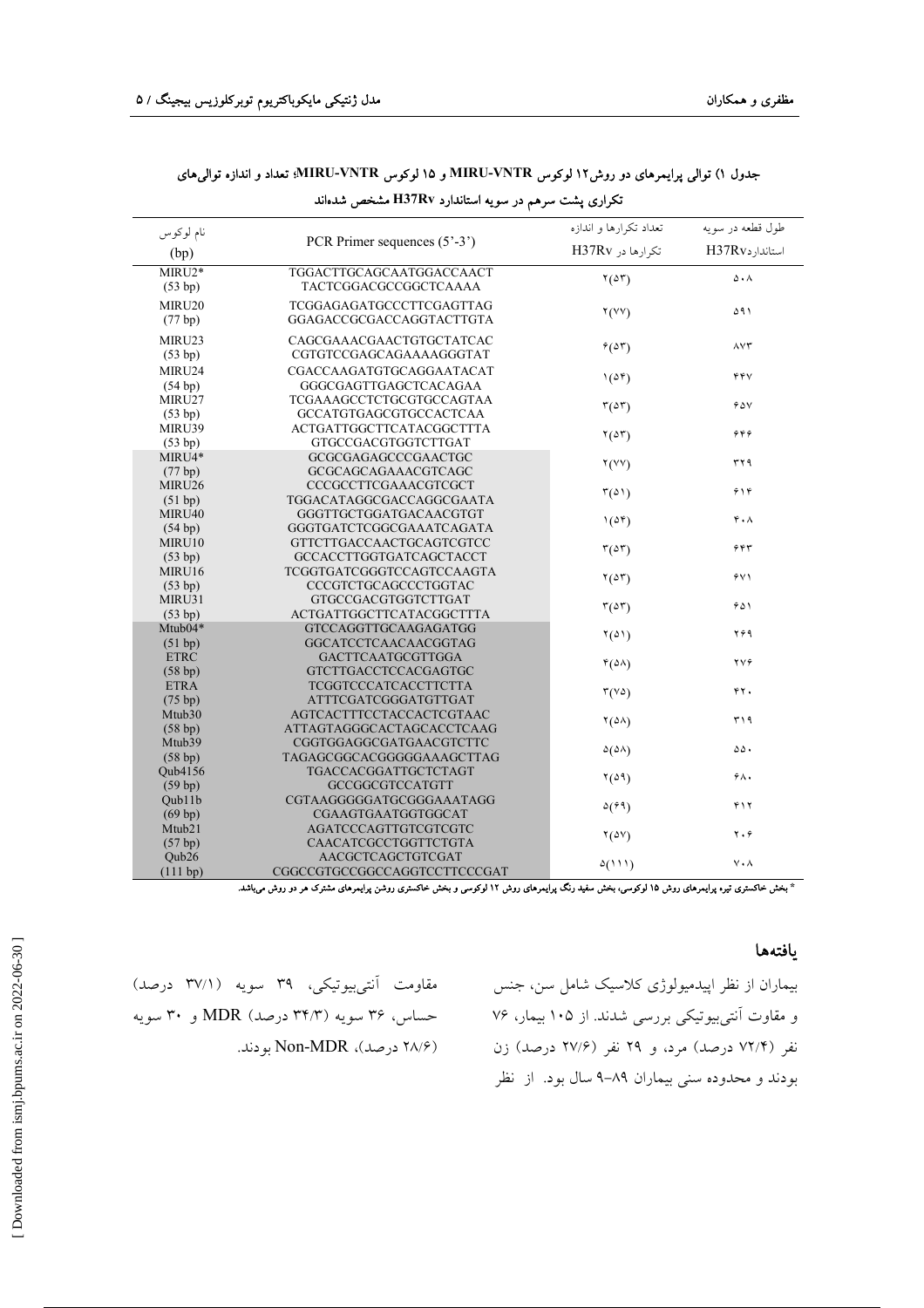

شکل ۱) رابطه تکاملی سویهها با استفاده از روش \* Unweighted Pair Grouping Method (Radial-Tree) UPGMA\* using Arithmetic means

۱۰۵ سویه مایکوباکتریوم توبرکلوزیس با روش ۱۲ MIRU-VNTR و ۱۵ لوکوس لوكوس MIRU-VNTR بررسی شدند. بهطور کلی قدرت تمایز روش ۱۵ لوکوسی برابر با ۰/۶۵ و قدرت تمایز روش ۱۲ لوکوسی برابر با ۰/۴۵ بود. لوکوسهایی که بسیار افتراقدهنده بودند (HGI≥•/۶) عبارت بودند از: <HGI= · / ٨۴) QUB۲۶  $(HGI=\cdot/\wedge\Upsilon)$ MIRU\ $\cdot$ (HGI= · /Y MIRU ) & (HGI= · / A) MIRUYS Ntub · ۴) Mtub · ۴) (HGI= · / W)Mtubr \  $(HGI = \cdot$ / $\circ \Delta)$ Mtubra  $(HGI = \cdot \wedge \vee \vee OUB$ (HGI=·/۶A)MIRU۳۱  $(HGI = \cdot \frac{5}{2})ETRA$ HGI=٠/۶۳)MIRU۳۹) که در این میان ۵ لوکوس MIRUY MIRUY MIRUY MIRUY و MIRUY MIRU۳۹ در روش ۱۲ لوکوسی وجود دارند، و لوکوس MIRU۳۹ در روش ۱۵ لوکوسی وجود ندارد. لوكوس هايي كه افتراق دهنده متوسط بودند  $\langle \cdot \rangle$ FHGI $\leq \cdot \rangle$ (\*)  $j$ عبار ت بو دند  $(HGI = \cdot / \delta f)$  MIRU $f \cdot$   $(HGI = \cdot / \delta \wedge)$  ETRC  $MIRUYY$  (HGI= $\cdot$ /\* $\cdot$ ) (HGI= $\cdot$ / $\circ$ A) QUB $\cdot$ 1b

تایپینگ مولکولی سوشهای جدا شده با استفاده از اسيوليگوتاييينگ:

با روش اسپولیگوتایپینگ ۱۲ گونه مایکوباکتریوم توبركلوزيس كميلكس شناسايي شدند كه شامل: ۲۰/۹۵) Dehli/CAS درصد)، ۲۰/۹۵ Dehli/CAS درصد)، ۱۹/۰۴ (۱۹/۰۴ درصد)، UgandaII (۵/۷۱  $Y/A$  (م. م.ل)، K/V۶ (م.صد)، URAL (۲/۸۶  $(1/9)$  S (۱/۹) (۲/۸۶ درصد)، S (۱/۹) درصد)، ۰/۹۵ (۱/۹ درصد)، X (۹۵۰ درصد)، (۰/۹۵ Cameroon درصد)، Bovis (۰/۹۵ درصد) می باشند. و باقی آنها (۱۳/۳۷ درصد) ناشناخته بودند (جدول ۲).

| جدول ۲) سویههای جداشده با روش اسپولیگوتایپینگ |  |  |  |  |  |
|-----------------------------------------------|--|--|--|--|--|
|-----------------------------------------------|--|--|--|--|--|

| سويەھاي جداشده | تعداد | درصد                       |
|----------------|-------|----------------------------|
| New-1          | ۲۵    | $\Upsilon\Upsilon/\Lambda$ |
| Dehli/CAS      | ۲۲    | ۲۱                         |
| Beijing        | ٢٠    | 19/                        |
| UgandaII       | ۶     | $\Delta/V$                 |
| LAM            | ۵     | Y/V                        |
| <b>URAL</b>    | ٣     | $Y/\Lambda$ ۶              |
| UgandaI        | ٣     | $Y/\Lambda$ ۶              |
| S              | ۲     | 1/9                        |
| Haarlem        | ۲     | 1/9                        |
| X              | ١     | $\cdot$ /90                |
| Cameroon       | ١     | .40                        |
| <b>Bovis</b>   | ١     | .40                        |
| Unknown        | ۱۴    | 17/T                       |

۲۰ سویه بیجینگ با روش اسپولیگوتایپینگ شناسایی شدند (۱۹/۰۵ درصد). که ۱۴ سویه مربوط به بیماران مرد (۷۰ درصد) و ۶ سویه مربوط به بیماران زن (۳۰ درصد) بودند و محدوده سنی آنها ۶۴-۹ سال بود. از نظر مقاومت آنتیبیوتیکی ۸ سویه (۴۰ درصد) حساس، ۷ سويه (۳۵ درصد) MDR و ۵ سويه (۲۵ درصد) Non-MDR بودند.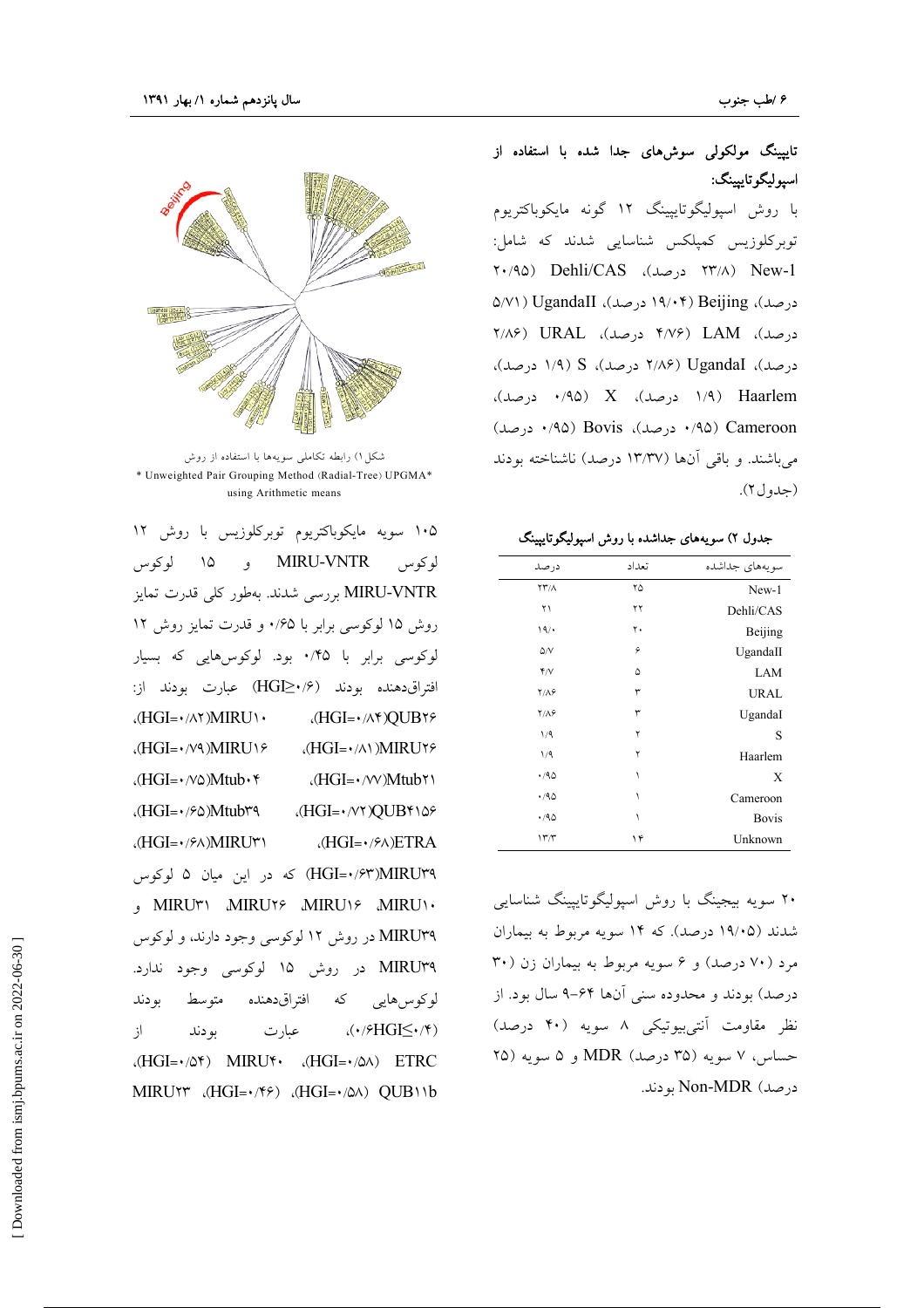(HGI=۰/۴۸)، که دو لوکوس MIRU۲۳ و MIRU۴۰ در روش ۱۲ لوکوسی وجود دارند، و لوکوسMIRU۲۳ در روش ۱۵ لوکوسی وجود ندارد. لوكوس هايي كه افتراق دهنده ضعيف بودند (HGI<۰/۴)، عبارت بودند از MIRU۲  $MIRUV$  (HGI=  $\cdot$  /)  $MIRUV$  (HGI=  $\cdot$  /  $\cdot$   $\wedge$  )  $MIRUVV$  (HGI= $\cdot/\cdot \wedge$ )  $MIRUVY$ , (HGI= $\cdot/\tau$ ) (HGI= • /۲۵). که در این بین، تنها لوکوس ؟ MIRU در روش ۱۵ لوکوسی وجود دارد. (جدول ۳)

جدول ٣) شاخص HGI لوكوسهاى

|                    | MIRU-VNTR برای کل نمونهها   |                   |                    |
|--------------------|-----------------------------|-------------------|--------------------|
|                    | <b>HGI</b>                  | Locus             |                    |
|                    | $\cdot/\cdot$ $\wedge$      | MIRU02            |                    |
|                    | $\cdot$ /٢                  | MIRU20            |                    |
|                    | ۰/۴۸                        | MIRU23            |                    |
|                    | $\cdot$ / $\cdot$ $\wedge$  | MIRU24            |                    |
|                    | $\cdot$ /۲۵                 | MIRU27            |                    |
|                    | ۰/۶۳                        | MIRU39            |                    |
|                    | $\cdot/$                    | *MIRU04           | 12 locus MIRU-VNTH |
|                    | $\cdot/\lambda$ ٢           | *MIRU10           |                    |
|                    | $\cdot$ / $\vee$ 9          | *MIRU16           |                    |
|                    | $\cdot/\lambda$             | *MIRU26           |                    |
|                    | $\cdot$ /۶۸                 | *MIRU31           |                    |
|                    | $\cdot$ /04                 | *MIRU40           |                    |
| 15 locus MIRU-VNTR | $\cdot$ / $\vee$ $\circ$    | Mtub04            |                    |
|                    | $\cdot$ /0/                 | ETR-C             |                    |
|                    | $\cdot$ / $VV$              | Mtub21            |                    |
|                    | $\cdot$ /0 $\wedge$         | QUB11b            |                    |
|                    | $\cdot$ /۶۸                 | ETR-A             |                    |
|                    | ۰٬۴۶                        | Mtub30            |                    |
|                    | $\cdot$ / $\approx$ $\circ$ | Mtub39            |                    |
|                    | $\cdot/\Lambda$ ۴           | QUB <sub>26</sub> |                    |
|                    | $\cdot$ / $\vee$ $\check{}$ | <b>OUB4156</b>    |                    |

\*لوکوسهای مشترک دو روش ۱۲ و ۱۵ لوکوسی

در مورد نمونههای بیجینگ، قدرت تمایز هر دو روش ۱۲ و ۱۵ لوکوسی پایین بود و اکثر لوکوسها الگوی مشابهی در این سویهها داشتند. تنوع آللی لوکوس۵ای MIRU-VNTR از صفر تا ۰/۶۳ متفاوت بود.

MIRU۱۶، تنها لوکوس بسیار افتراقدهنده بود (۱۶۳–HGI)(جدول ۴)، که این لوکوس در هر دو روش ١٢ لوكوسى و ١٥ لوكوسى وجود دارد. در نمونههاى بیجینگ پایین ترین پروفایل عددی برای این لوکوس ۲ و بالاترين يروفايل عددي آن ۴ بود.

لوکوس MIRU۲۷ که برای کل نمونهها جزء ضعیفترین لوکوسهای افتراق دهنده بودند، برای سویههای بیجینگ جز لوکوس افتراقدهنده متوسط ۰/۶٬ کاHGI(۰/۴) محسوب شد (شکل ۲ و ۳). اما لوکوس MIRU۱۰ که برای کل نمونهها، دومین لوکوس بسیار افتراقدهنده بود (شکل ۴ و ۵)، در مورد نمونههای بیجینگ، جزء لوکوسرهای افتراق دهنده ضعيف بود (۱۴/۰=HGI).

جدول ۴) شاخص HGI لوکوسهای MIRU-VNTR برای نمونههای بیجینگ

|                    | <b>HGI</b>                                      | Locus              |                    |
|--------------------|-------------------------------------------------|--------------------|--------------------|
|                    | $\cdot/\cdot$                                   | MIRU02             |                    |
|                    | $\cdot$ /۳۲                                     | MIRU20             |                    |
|                    | $\cdot$ /۴۴                                     | MIRU23             |                    |
|                    | $\cdot$ / $\cdot$                               | MIRU24             |                    |
|                    | $\cdot$ /۴۷                                     | MIRU27             |                    |
|                    | $\cdot$ /0۳                                     | MIRU39             |                    |
|                    | .79                                             | *MIRU04            | 12 locus MIRU-VNTR |
|                    | $\cdot/14$                                      | MIRU10             |                    |
|                    | $\cdot$ /۶۳                                     | MIRU16             |                    |
|                    | .799                                            | MIRU26             |                    |
|                    | $\cdot/10$                                      | MIRU31             |                    |
|                    | $\cdot$ /٢۴                                     | MIRU40             |                    |
| 15 locus MIRU-VNTR | $\cdot$ /\۴                                     | Mtub <sub>04</sub> |                    |
|                    | $\cdot/\prime$                                  | ETR-C              |                    |
|                    | $\cdot$ /۴۴                                     | Mtub21             |                    |
|                    | $\cdot/\cdot$                                   | QUB11b             |                    |
|                    | $\cdot/\prime$                                  | ETR-A              |                    |
|                    | $\cdot/$                                        | Mtub30             |                    |
|                    | $\cdot$                                         | Mtub39             |                    |
|                    | $\cdot$ /00                                     | QUB <sub>26</sub>  |                    |
|                    | $\cdot/\backslash \Delta$                       | QUB4156            |                    |
|                    | *<br>*ارکن های مثترک در روش ۱۲ و ۱۵ ارکن براینگ |                    |                    |

ر ۱۵ لوکوسی با رنگ .<br>خاکستری نشان داده شده اند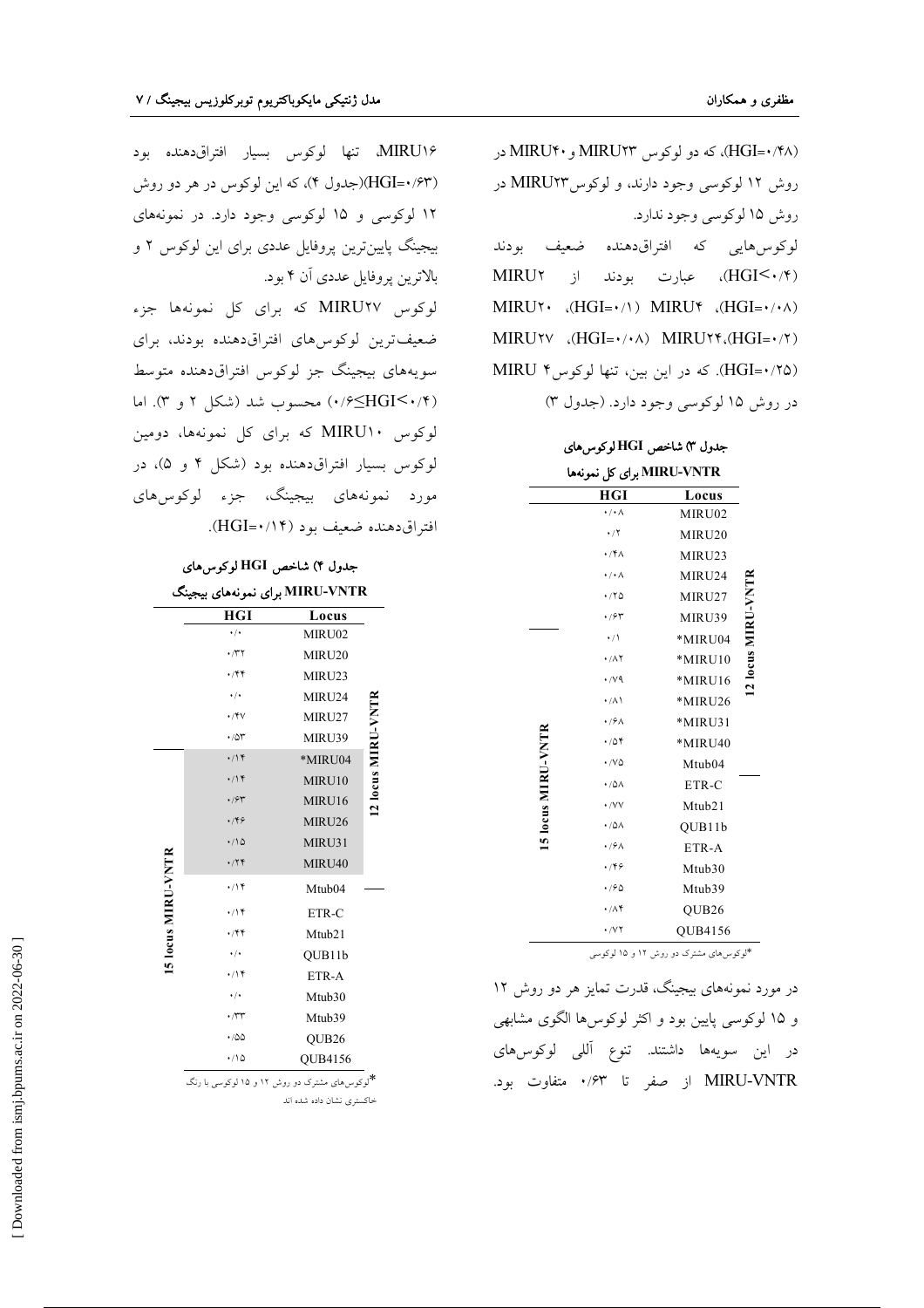جفتبازی بود و اندازه محصول PCR آن برابر با ۴۸۱ جفتباز بود (شکل ۶)، ولی این لوکوس در سایر سویهها دارای یک، ۲، ۳ یا ۴ توالی تکراری پشت سرهم بود.



شكل ٣) محصولات PCR لوكوس MIRU27 براي ساير سويهها

از ویژگیهای دیگر سویههای بیجینگ که آنها را از سایر سویهها متمایز کرد، تعداد تکرارها در لوکوسPUB۱۱b بود که در تمامی سویههای بیجینگ دارای ۶ توالی تکراری پشت سرهم ۶۹



شکل ۲) محصولات PCR لوکوس MIRU27 برای سویههای بیجینگ، شماره ۱۵ سويه H37Rv



شکل۴) محصولات PCR لوکوس MIRU10 برای ۱۴ نمونه بیجینگ



شكل۵) محصولات PCR لوكوس MIRU10 براي ساير سويهها



شکل ۶) محصولات PCR لوکوس QUB11b برای سویههای بیجینگ ، شماره ۱۵ سویه H37Rv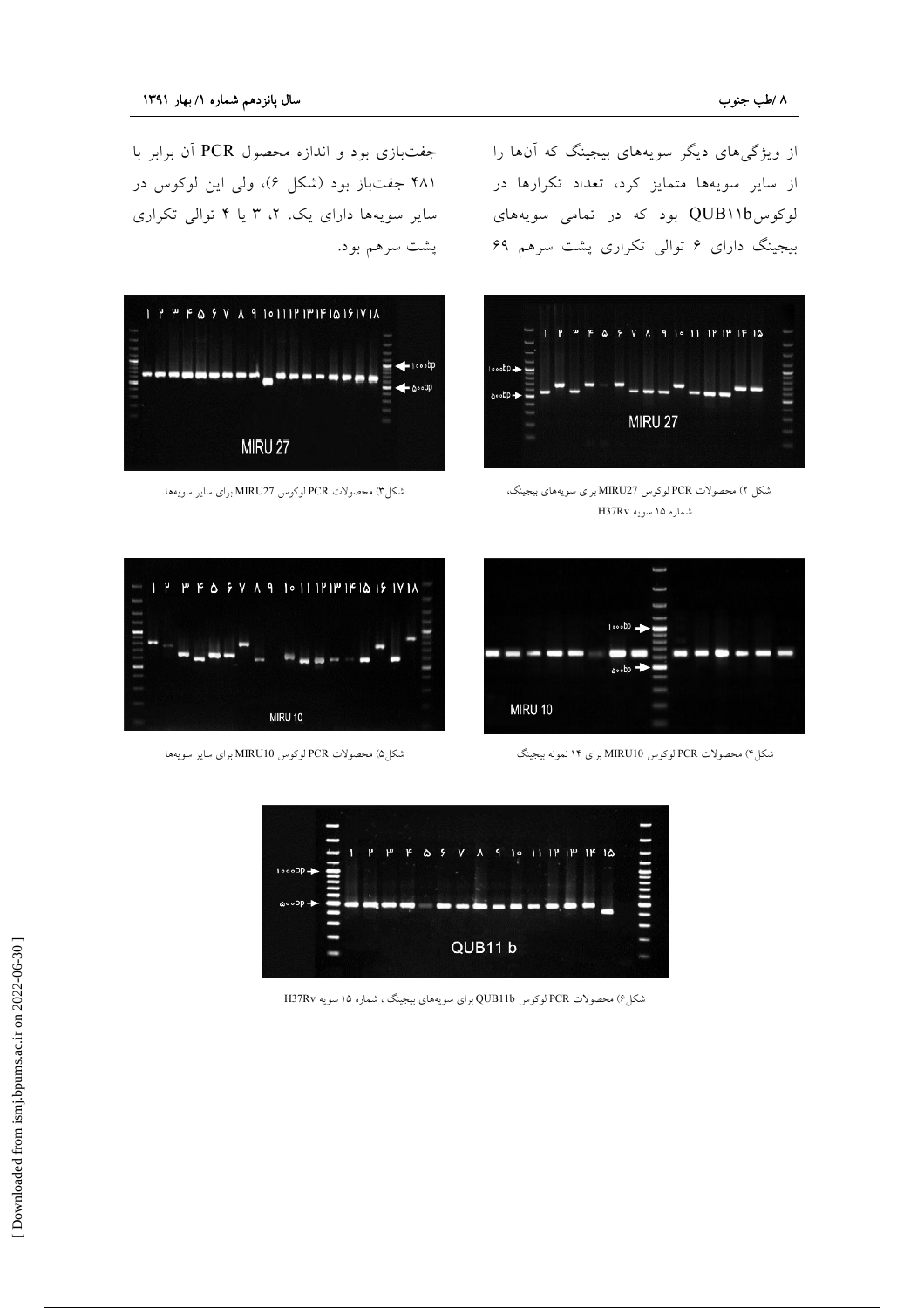#### ىحث

اخیراً سویههای بیجینگ بهدلیل دارا بودن ویژگیهای مهم پاتوژنیک مانند انتقالپذیری بالا، و رابطه با مقاومت دارویی، توجهات زیادی را بهخود معطوف ساختهاند (۱۴). در مطالعه ما از ۱۰۵ سویه مايكوباكتريوم توبركلوزيس با روش اسپوليگوتايپينگ، ۲۰ سویه بیجینگ شناسایی شد (۱۹/۰۴ درصد). در همین زمینه، مطالعهای توسط ولایتی و همکاران بر روی ۱۷۴۲ سویه مایکوباکتریوم توبرکلوزیس جدا شده از بیماران ایرانی و افغانی انجام شد، با روش اسیولیگوتاییینگ مشخص شد که ۳/۲ درصد از سویهها متعلق به ژنوتایپ بیجینگ بود که۵/۴ درصد آنها MDR بودند، و فراوانی این ژنوتایپ در بیماران افغانی بالاتر بود (١٥). در مطالعهای توسط فرنیا و همکاران انجام شد، از بین ۲۶۳ مورد MDR-TB. ۲۰/۵ درصد سویه بیجینگ گزارش شد که۷۶/۹ درصد آنها از بيماران افغاني جدا شده بودند (١۶).

در مطالعه دیگری از بین ۲۳۸ سویه مایکوباکتریوم توبركلوزيس جدا شده از بيماران ايراني و افغاني، ٥/٥ درصد آنها به ژنوتایپ بیجینگ تعلق داشتند (۱۷). در مطالعات دیگر در شیراز (١٨) فراوانی این ژنوتایپ ١٠ درصد و در مشهد ۷/۱ درصد گزارش شد (۳) در مطالعه ما ۱۹/۰۵ درصد از سویهها به ژنوتایپ بیجینگ تعلق داشتند که این حاکی از فراوانی این ژنوتایپ در كشور مىباشد.

بيجينگ، لوكوسهاي برای تمایز سویههای كارآمدي از VNTRها مانند برخي از لوكوس هاي QUB گزارش شده که تغییریذیری بالایی از خود

نشان میدهند (۱۹). در مطالعه ما نیز از بین تمامی لوكوسها، QUB۲۶ بالاترين قدرت افتراق را براي كل سويه دارا بود. لوكوسهاى MIRU۲۴ و MIRU۲ برای کل نمونهها پایینترین قدرت تمایز را داشتند. (HGI=٠/٠٨). ده لوکوس از ١١ لوکوسی که دارای قدرت افتراقدهندگی قوی بودند، در روش ۱۵ لوكوس MIRU-VNTR وجود داشتند و تنها يك لوکوس (MIRU۴) از ۵ لوکوسی که دارای قدرت افتراقدهندگی ضعیف بودند، در روش ۱۵ لوکوس MIRU-VNTR وجود داشت. لوكوسرهاي MIRU۲۷ که برای کل نمونهها جزء ضعیفترین لوکوسهای افتراقدهنده بود، برای سویههای بیجینگ متوسط افتر اق دهنده لوکوس های جز (۰/۴≤HGI) محسوب شد. لوکوس ۱۰ MIRU که برای کل نمونهها، دومین لوکوس بسیار افتراقدهنده بود، در مورد نمونههای بیجینگ، جزء لوكوس هاي افتراق دهنده ضعيف بود.

تعداد تکرارها در لوکوس QUB۱۱b برای سویههای بیجینگ، اختصاصی و برابر با ۶ کپی بود ولی این لوکوس در سایر سویهها دارای یک الی ۴ توالی تکراری پشت سرهم بود (۲۰). اما مطالعات دیگری که روی تعداد زیادی از نمونههای بهدست آمده از روسیه (n=۴۴)، آفریقای جنوبی (۳۸–n)، سنگایور (۱۶۰–n)، بنگلادش (n=۱۵) و سایر مناطق انجام شد، نشان داد که لوكوس MIRU۲۶ در ژنوتايپ بيجينگ پلې مرفيسم متوسطی دارد و میتواند دارای ۲ الی ۹ کپی باشد (۲۱). به علاوه، تعداد ۷ کی<sub>می</sub> در لوکوس MIRU۲۶ نه تنها در برخی از سویههای بیجینگ، بلکه در سایر سویههای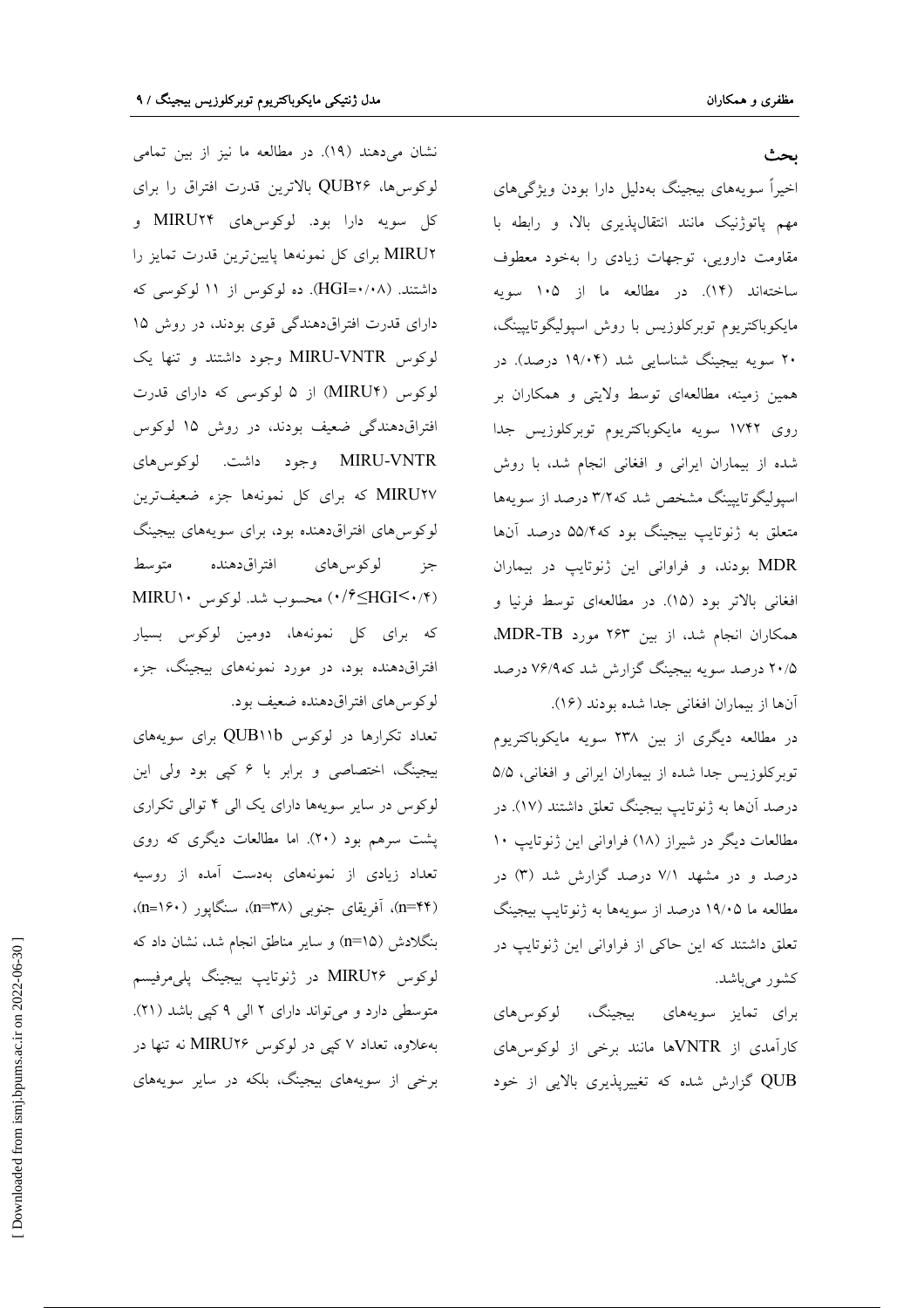مايكوباكتريوم توبركلوزيس هم ديده شد. در مطالعه ما لوکوس MIRU۲۶ در سویه بیجینگ، قدرت تمایز متوسطی داشت (۴۶/•HGI)، و تعداد تکرارها در این لو کوس برابر یا ۵، ۷ یا ۸ بود.

در مطالعهای که توسط تاجالدین و همکاران در مورد سویههای بیجینگ انجام شد، تنوع آللی ۹ لوکوس VNTR بررسی شد وQUB۳۲۳۲ به عنوان لوکوس بسیار افتراقدهنده شناسایی شد. تنوع آللی لوکوسها از صفر تا ۰/۷۴ متغیر بود (۶).

در مطالعه ما، لوکوس MIRU۱۶ برای سویههای بیجینگ بالاترين قدرت تمايز را داشت (HGI=٠/۶۳) و تنوع آللي

برای سویههای بیجینگ از صفر تا ۰/۶۳ متغیر بود. در مطالعه دیگری در چین صورت گرفت، پس از جداسازى ٧٢ سويه بيجينگ بهروش اسپوليگوتايپينگ، آنالیز بهروش ۱۲ لوکوس MIRU-VNTR و ۱۵ لوكوس MIRU-VNTR انجام شد و مشخص شد كه سیستمهای ۱۵ و ۲۴ لوکوسی نسبت بهروش ۱۲ لوکوسی سویههای بیجینگ را با قدرت بالاتری تمایز می دهند (۵). در مطالعه ما هم قدرت افتراق روش ۱۵ لوکوسی برای تمایز سویههای مایکوباکتریوم توبرکلوزیس بالاتر از روش ۱۲ لوکوسی بود. اما هر دو روش ۱۲ و ۱۵ لوکوسی برای تمایز سویههای بیجینگ از یکدیگر قدرت پایینی داشتند و بیشتر لوکوس ها دارای الگوهای یکسانی بودند.

با توجه بهاینکه ژنوتایپ بیجینگ با مقاومت دارویی در ارتباط است و سرعت انتشار آن در جمعیت بالاست و در افراد آلوده با این ژنوتایپ، دوره کمون بیماری بسیار کوتاه است، شناسایی سریع ژنوتایپ بیجینگ اهمیت زیادی دارد. لذا در مطالعات مختلف سعی شده که لوكوس هاي VNTR شاخصي براي متمايز كردن اين ژنوتايپ شناسايي شوند.

طبق نتايج بهدست آمده از اين مطالعه، براي شناسايي سریع سویههای بیجینگ از سایر سویهها، ابتدا انجام PCR برای لوکوس QUB11b پیشنهاد می شود و به دنبال آن PCR لوکوسهای MIRU۱۰ که برای سویههای بیجینگ الگوی تقریباً ثابتی داشت، اما برای سایر سویهها بسیار متغیر بود، و لوکوس MIRU۲۷ که برای سویههای بیجینگ پلیمرفیسم متوسطی داشت اما در ساير سويهها تقريباً داراي الگوي يکساني بود.

# تشکر و قدردانی

تحقيقات همکاري مړکز بدين وسيله از مایکوباکتریولوژی، آزمایشگاه رفرانس سل کشوری واقع در بیمارستان مسیح دانشوری جهت فراهمآوری منابع مالی و همچنین از پرسنل آزمایشگاه رفرانس سل کشوری بهخاطر کمکهای آزمایشگاهی روتین تشکر و قدردانی می گر دد.

## **References:**

- 1. Enarson DA, Chretien J. Epidemiology of respiratory infectious diseases. Curr Opin Pulm Med 1999; 5: 128-35.
- 2.Kremer K, Glynn JR, Lillebaek T, et al. Definition of the Beijing/W Lineage of Mycobacterium tuberculosis on the Basis of

Genetic Markers. J Clin Microbiol 2004; 42:  $4040 - 9$ .

3. Rohani M, Farnia P, Naderi Nasab M, et al. Beijing genotype and Other predominant Mycobacterium tuberculosis spoligotypes observed in Mashhad city, Iran. Indian J Med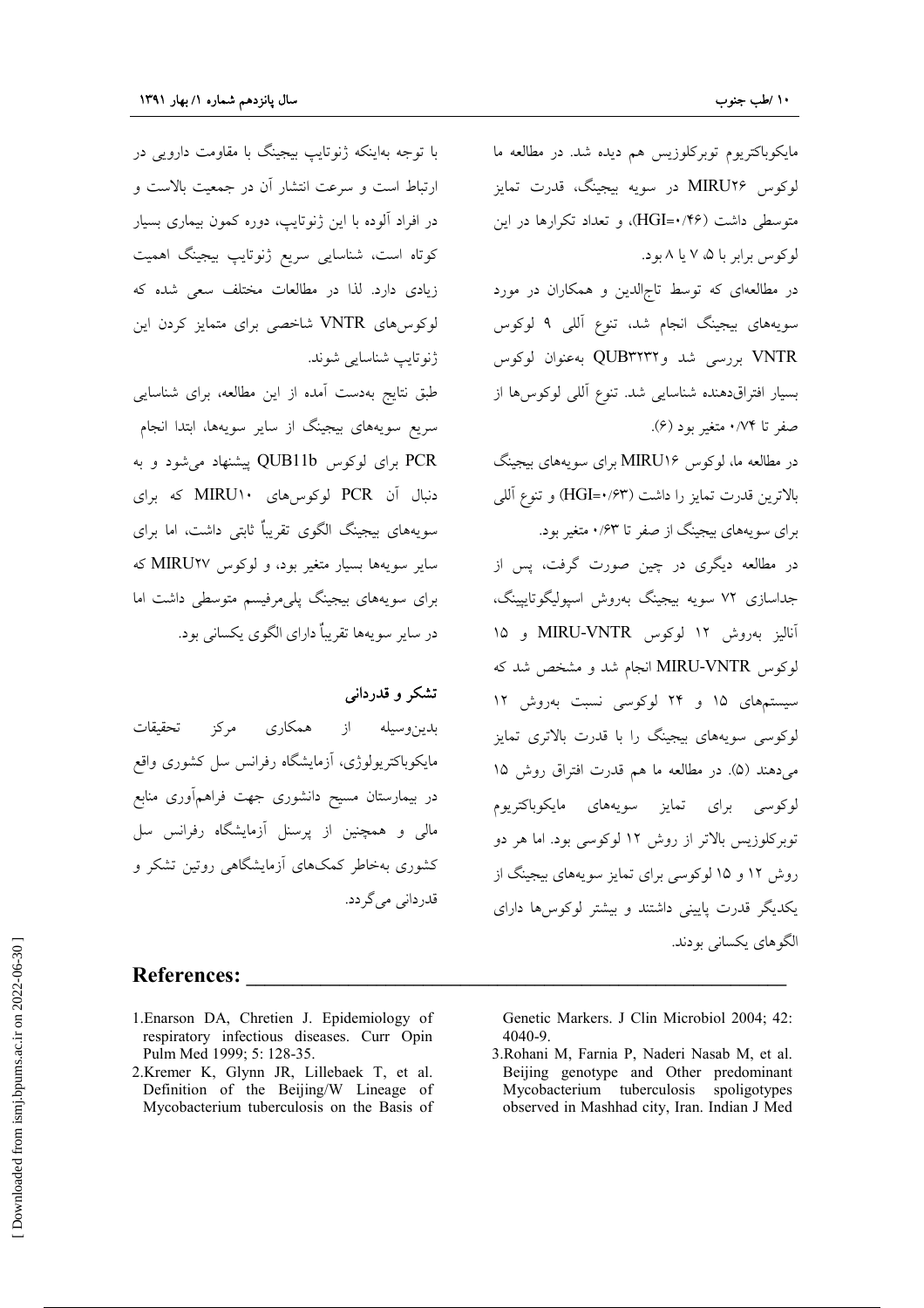Microbiol 2009; 27: 306-10.

- 4.Chin PJ, Chiu CC, Jou R. Identification of Beijing Lineage Mycobacterium tuberculosis with combined Mycobacterial Interspersed Repetitive Unit Loci 26, 31 and ETR-A. J Clin Microbiol 2007; 45: 1022-3.
- 5.Jiao W, Mokrousov I, Sun GZ, et al. Evaluation of New Variable-Number Tandem-Repeat System for Typing Mycobacterium tuberculosis with Beijing Genotype Isolates From Beijing, China. J Clin Microbiol 2008; 46: 1045-9.
- 6.Ahmadi M, Farnia P, Tajedin E, et al. Mycobacterium tuberculosis Complex identification with spoligotyping method in patients attending to Masih Daneshvari hospital. Sci Journal Zanjan Univ Med Sci 2009; 67: 23-32.
- 7.Han H, Wang F, Xiao Y, et al. Utility of mycobacterial interspersed repetitive unit typing for differentiating Mycobacterium tuberculosis isolates in Wuhan, China. JMM 2007; 56: 1219-23.
- 8.Amirmozafari N, Ramezanzadeh R, Farnia P, et al. The frequency of Beijing genotype of Mycobacterium tuberculosis isolated from tuberculosis patients. J Iran Uni Med Sci 2005; 13: 7-16.
- 9.Supply P, Lesjean S, Savine E, et al. Automated high-throughput genotyping for study of global epidemiology of Mycobacterium tuberculosis based on Mycobacterial interspersed repetitive units. J clin Microbiol 2001; 39: 3563-71.
- 10.Supply P, Allix C, Lesjean S, et al. Proposal for standardization of optimized Mycobacterial interspersed repetitive unit-variablenumber tandem repeat typing of Mycobacterium tuberculosis. J Clin Microbiol 2006; 44: 4498-510.
- 11.Kamerbeek J, Schouls L, Kolk A, et al. Simultaneous detection and strain differentiation of Mycobacterium tuberculosis for diagnosis and epidemiology. J Clin Microbiol 1997; 35: 907-14.
- 12.Farnia P, Mohammadi F, Masjedi MR, et al. Evaluation of Tuberculosis transmission in Tehran: using RFLP and spoligotyping methods. J Infect 2004; 49: 94-101.
- 13.Hunter PR, Gaston MA. Numerical Index of the discriminatory ability of typing systems: an application of Simpson's index of diversity. J Clin Microbiol 1988; 26: 2465-6.
- 14.Mokrousov I, Narvskaya O, Vyazovaya A, et al. Mycobacterium tuberculosis Beijing Genotype in Russia: in Search of Informative Variable-Number Tandem-Repeat Loci. J Clin Microbiol 2008:46; 3276-584.
- 15.Velayati AA, Farnia P, Mirsaedi M, et al. The most prevalent Mycobacterium tuberculosis superfamilies among Iranian and afghan TB cases. Scand J Infect Dis 2006; 38: 463-8.
- 16.Farnia P, Masjedi MR, Mirsaeidi M, et al. Prevalence of Haarlem I and Beijing types of Mycobacterium tuberculosis Strains in Iranian and afghan MDR-TB Patients. J Infect 2006; 53: 331-6.
- 17.Tajeddin E, Farnia p, Kargar M, et al. Identification of mycobacterium tuberculosis Beijing genotype using three different molecular methods. J Semnan Uni Med Sci 2009; 1: 7-14.
- 18.Doroudchi M, Kremer K, Basiri EA, et al. IS6110-RFLP and spoligotyping of Mycobactrium tuberculosis isolates in Iran. Scand J Infect Dis 2000; 32: 663-8.
- 19.Supply P, Warren RM, Banuls AL, et al. Linkage disequilibrium between minisatellite loci supports clonal evolution of Mycobacterium tuberculosis in a high tuberculosis incidence area. Mol Microbiol 2003; 47: 529-38.
- 20.Rao KR, Ahmed N, Srinivas S, et al. Rapid identification of mycobacterium tuberculosis Beijing genotypes on the basis of the Mycobacterial interspersed repetitive unit locus 26 signatures. J clin microbial 2006; 44: 274-7.
- 21.Mokrousov I. Mycobacterium Tuberculosis Beijing Genotype And Mycobacterial Interspersed repetitive unit Typing. J Clin Microbiol 2006; 44: 1614-5.